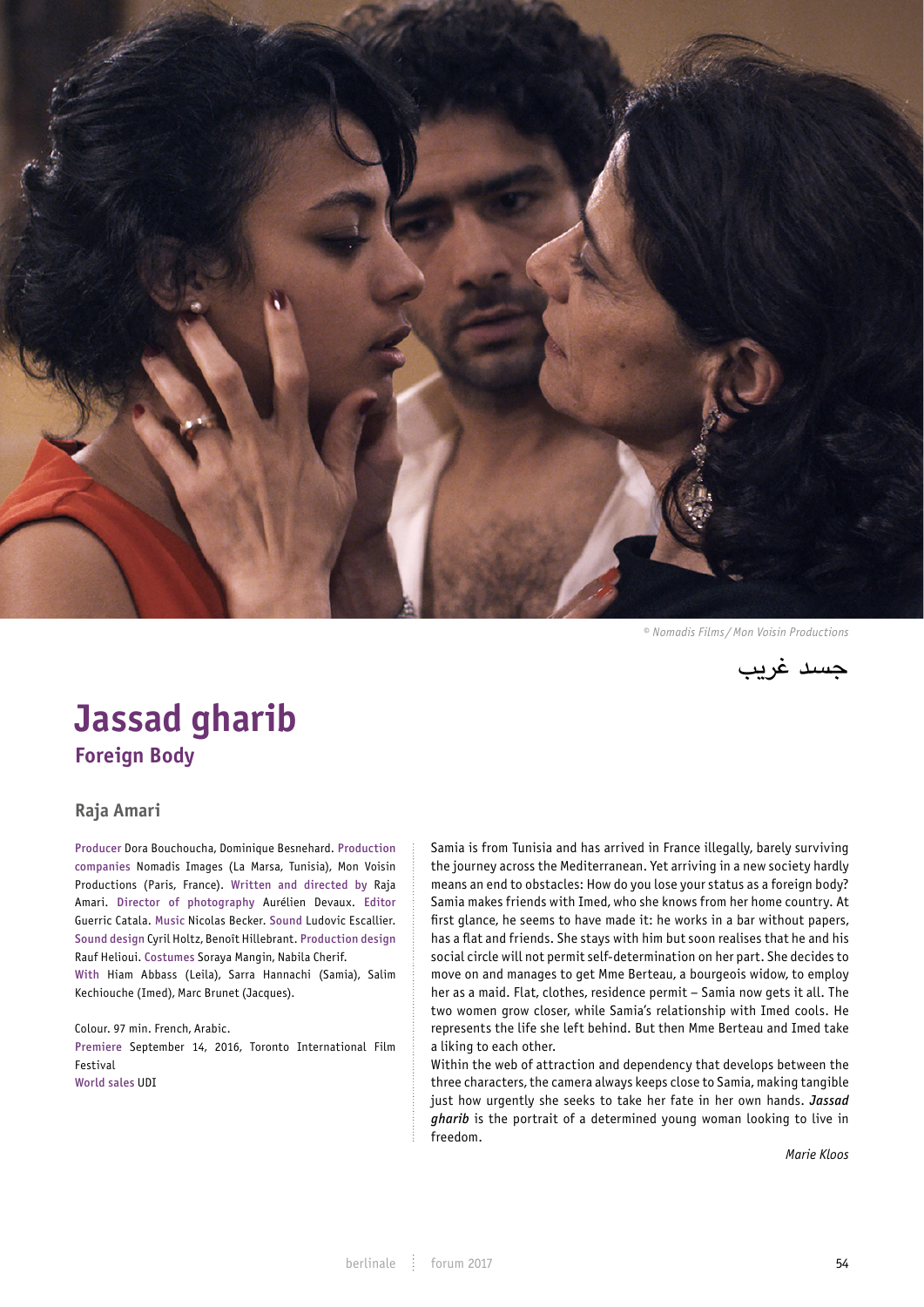## Shifting borders and identities

I wanted to draw the portrait of a group of immigrants from an intimate perspective in their struggle for a better life. Underlying the shady relationship between the three characters is a sexual tension that always keeps them on the edge of their own emotions, their own expectations and their own limits. The confrontation between them will evolve in an unexpected way. They are both fragile and strong in the turmoil of the political and social context today.

It is a film about shifting borders and identities both realistic and imagined. Beyond the current political circumstances related to radicalism and immigration issues, I wanted the viewer to follow the story of an individual struggling and adapting himself to a chaotic new life where he is not only a victim, but is also capable of treason in order to survive at any cost.

*Raja Amari*

## "Sometimes, the enemy is a lot closer than you'd think"

*The story in* Jassad gharib *combines the universal – the living conditions of immigrants – and the intimate – how desire is born and circulates. How did you come up with this idea?*

Raja Amari: I've been meaning to make a movie about immigration for a long time. I wanted a strong scenario, off the beaten track. I realised that if an immigrant doesn't want to end up in a lasting state of poverty and social seclusion, they have to really conquer their host country, socially and geographically. So I came up with this idea of a character, an undocumented migrant who, like all the others, is forced to get a job, get papers and make friends – but also a character that chooses to discover something new, something deeper and personal about relationships between individuals (desire, sensuality and sexual impulse). After many years thinking about this story, the character of Samia came to me. I created her with a complicated past – an Islamic fundamentalist brother that she runs away from after denouncing him and whom she is still afraid of – and I surrounded her with two other main characters. Two migrants, like her: a man who immigrated to France just a few years ago and who wants to help her but ends up trying to control her life and brutally showing his desire for her; and a woman who has been established for a longer time and who is going to offer her a job and also, help her to slowly accept and discover her body. Those three will end up interweaving and satisfying their desires.

Fundamentally, my movie shows that if you truly want to find your real identity, you eventually will. Even with this back and forth between the conquest of a social status that can be publically shown, and the exploration of sexuality, which stays private.

*Samia does not have an easy temper. She is very proud, refuses submissiveness and compromises, wants to walk tall... Does she take after you?* 

She is an indomitable and free woman even though she is an undocumented migrant, so, yes, I think we are a bit alike [laughs].

*In this movie, you talk a lot about feminine desire, and without any false shame. That's shown in the very sensual filming of women's bodies…*

But I like those bodies. They are an essential element in emancipation or frustration. *Red Satin*, my first movie, was about a woman who unfettered herself by dancing. I really enjoyed filming it, because I needed to focus on capturing the beauty of those moving bodies, and conveying their emotions and sensuality. More than ten years later, shooting that is still in my mind.

#### *How did you choose the actors in* Jassad gharib*?*

I saw Sarra Hannachi in a Tunisian movie and I loved her beauty, strength, magnetism, and sensuality. During her auditions, I was captivated by her. She was exactly like the Samia I imagined, with this rebellious and untameable side. For Leila's role, the one that initiates Samia into the 'realities of life', I chose the wonderful heroine of *Red Satin*, who became a really good friend of mine, Hiam Abbas. I love both the woman she is in real life and the actress she is on stage. She is sensual, instinctive, and smart. I am really happy with the choices I have made. I think the confrontation between these two really different actresses is really interesting. For Imed, the male character, I wanted an actor who was beautiful in a devilish way, but also gentle and kind of threatening. Salim Kechiouche was perfect.

*Part of the movie was filmed in Tunisia, and the other part in Lyon…* Most of the movie was filmed in Tunisia. The interiors of Leila's and Imed's apartments were filmed in Tunis. The aquatic images from the beginning and ending evoke the idea of 'crossing' and shipwreck, as do the ones of Samia on the beach. As a filmmaker born in Tunis and raised in Bizerte, there's nothing more beautiful and inspiring to me than the Mediterranean shores and lights, even if the sea is now a tragic cemetery… The sequences in the city were filmed in Lyon. It is a very

cinegenic city. There is a river in the centre that evokes the idea of time passing, and the architecture is varied and beautiful. The better-off bourgeoisie rubs up against a multiethnic population. It was perfect for what I wanted.

# Jassad gharib *tackles many subjects: immigration, integration, desire, of course, but also rejection, Islamic radicalism and betrayal. Did you want this movie to have a political impact?*

Almost every movie has a political impact. Knowingly or not, visible or not. Mine does with Samia's brother, which brings up the problem of radicalisation in my country and in the entire world. But I think the main subject of my movie is human complexity. What are men and women made of? How do they behave in private? What brings them closer? What tears them apart? Of course I do not give any answers but I indicate paths for thinking.

# Jassad gharib*, or 'Foreign Body' in English: why did you choose this title?*

Because it can have different interpretations. First, we think of a migrant who's trying to settle somewhere. But seen as a metaphor, it evokes what weighs us down, what we want to force out of ourselves to feel better, lighter, like fear and frustration, two emotions we have a lot of trouble fighting off. The title also refers to the relationship between the three characters. Even though they come from the same country, they are strangers to each other. Sometimes, the enemy is a lot closer to you than you'd think.